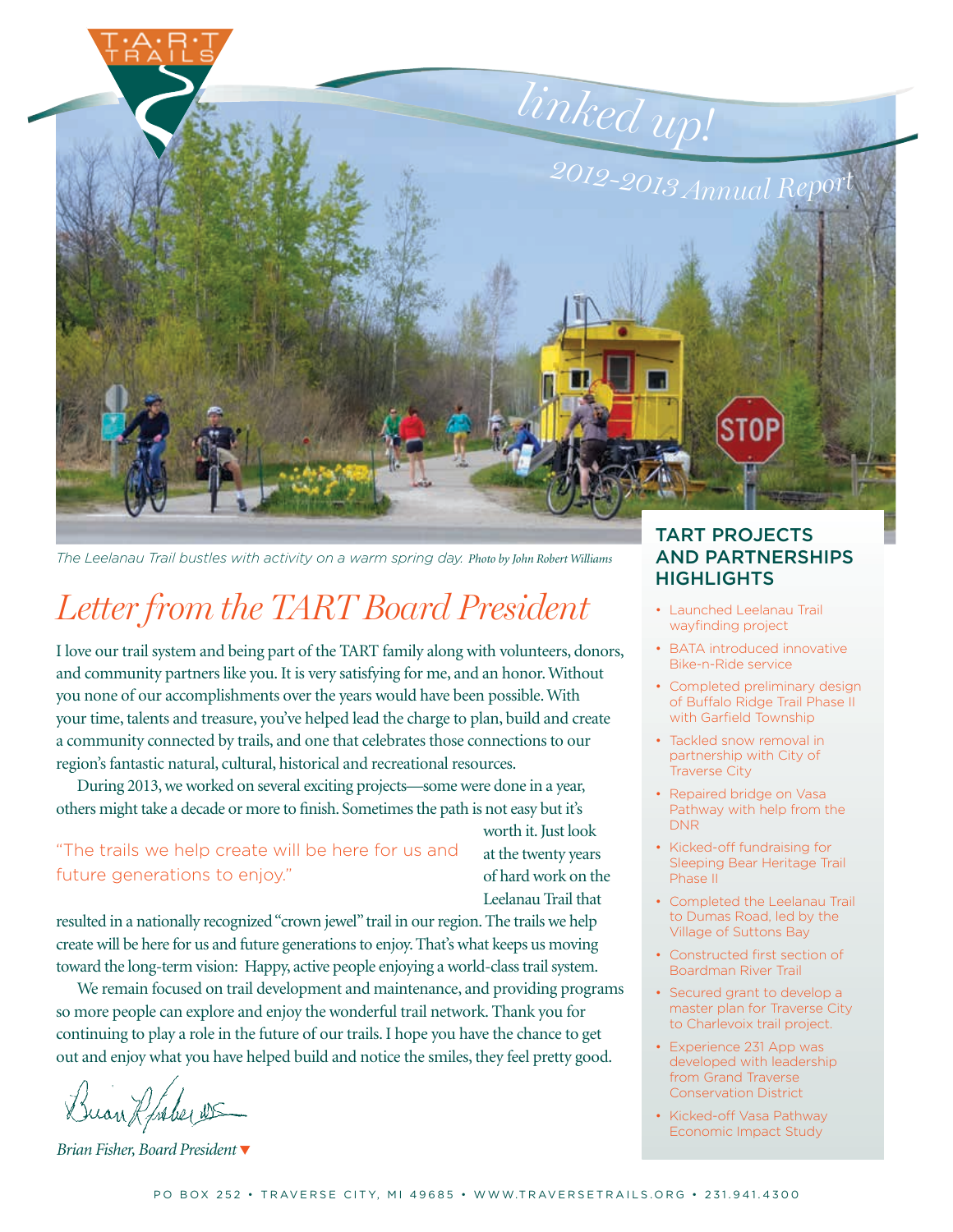# GETTING AROUND

With funding from the Edmund F. and Virginia B. Ball Foundation, TART Trails worked on a comprehensive signage plan for the Leelanau Trail to provide a more enjoyable experience for trail users, whether it's their first or 50th visit. The new signage includes road intersections, safety advisories, etiquette, maps with nearby destinations, and emergency locators. Signage will help people better navigate the trail, access amenities, and connect with the region's abundant parks, robust agriculture and wineries. The trails alone are a great experience, but you'll be amazed at what you find just off the trail. The long-term plan is to use the signage along the Leelanau Trail as a template to implement throughout the TART Trails network. We hope to tackle the TART Trail in Traverse City next.

On summer days you'll find the Leelanau Trail filled with people enjoying the sights and sounds around them. Since the paving project was finished, there's been a noticeable increase in use, bolstered by recognition in several publications as a top destination and premier trail in the state. Not everybody has the desire, endurance, or time to ride the trail both directions. What to do? Enter BATA's innovative Bike-n-Ride program. Through the summer,



*After riding the Leelanau Trail, a family hops on BATA's Bike-n-Ride bus. Photo courtesy of BATA*

BATA increased service and bike-carrying capacity on select buses between Traverse and Suttons Bay. BATA's nationally recognized Bike-n-Ride service allowed more people to ride one-way, enjoy time in town, and take the bus back with their bike onboard. Collectively, BATA and TART offered an awesome bus and trail user experience that is unique to the state of Michigan, and one of only a handful in the U.S. We look forward to working with BATA on this and other creative solutions to help people get around the region.

# *New on the Ground*

### **Civic Center Connection**

Grand Traverse County Parks and Recreation and TART partnered to improve pedestrian and bicycle access to the Civic Center. Civic Center Drive was converted to two-way for cyclists. Funding from Smart Commute helped cover the costs of the signage and pavement markings, including the first sharrows in town. Grand Traverse County Parks and Recreation widened and paved the trail connection, allowing for a more direct connection between the TART in Town, the Civic Center, and Northwestern Michigan College.

### **Boardman River Trail**

The Boardman River Trail Committee, spearheaded by TART Trail Ambassador and Mudgett Award recipient Richard Naperala, formed in 2010 to explore development of a 24-mile trail that follows the Boardman River Valley from Traverse City to the North Country Trail (NCT). Most of the proposed Boardman River Trail (BRT) is in forested areas on existing dirt paths and two-tracks, making it ideal for backpacking, trail running, cross-country skiing, mountain biking, snowshoeing, and wildlife study. The BRT will be developed in three sections; the first section from



*Friends enjoy riding the Leelanau Trail from Traverse City to Suttons Bay. Photo by Jody Hofstra*

Scheck's Place on the NCT to Mayfield Pond was completed in 2013.

### **Leelanau Trail**

Led by the Village of Suttons Bay, the Leelanau Trail was completed through the village north to Dumas Road. The project included identifying an in-town route along First Street and St. Mary's, crossing M-22 at Jefferson Street to Marina Park. New trail was paved through the park and north to Dumas Road where the Leelanau Trail corridor ends. The trail connects visitors and residents to parks, retail, and residential areas; offers better ways to walk and bike in the Village; and completes the vision dreamed up nearly 20 years ago.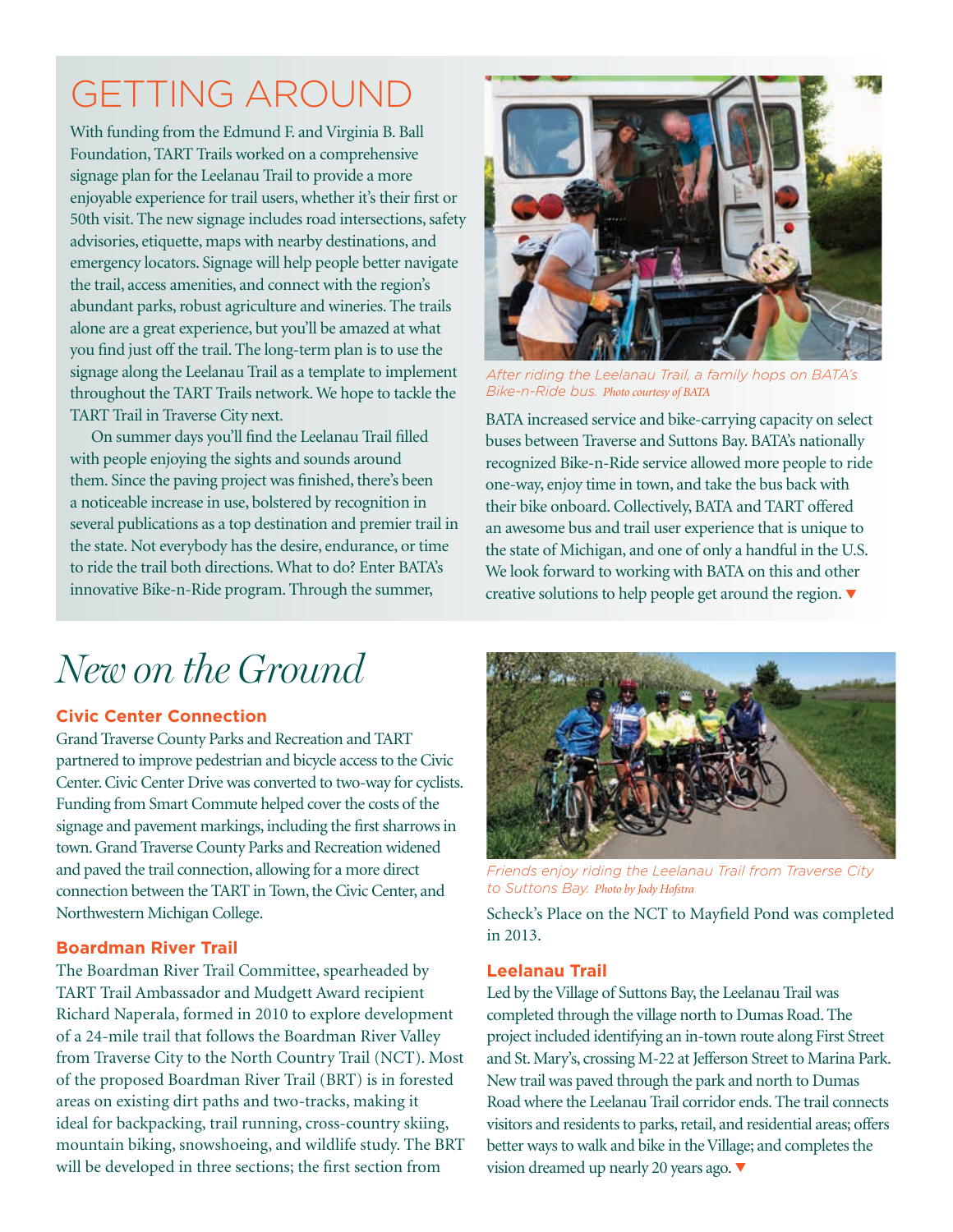# PROGRAMS THAT COUNT

TART relies on *volunteers* to help with events, administrative work, trail maintenance and special projects. Over the year, nearly 300 individuals spent over 4,000 hours helping TART fulfill our mission.

This includes 30 *Trail Ambassadors* logging 2,955 hours to provide the best experience for the more than 200,000 trail visits each year. People from 116 Michigan cities, 33 states and 16 countries signed a guestbook on the Leelanau Trail.

*Recycle-A-Bicycle* delivered 153 bicycles to individuals and families, and provided over 50 free repairs to keep community neighbors mobile. These bikes provide opportunities and independence for people to get to a job interview, accept a job, or access medical care.

*Smart Commute* had 62 teams composed of 1,088 people competing in the weeklong challenge in June. An estimated 24,250 miles were commuted 'smartly' during the week, saving 9 tons of CO2 emissions.



When the snow falls, a volunteer *Trail Grooming* crew grooms 14 miles of the Leelanau Trail weekly for trail users. Under a contract with the DNR, the Vasa grooming crew regularly grooms more than 25 miles of the Vasa Pathway to provide pristine conditions for novice and competitive skiers. Combined, more than 1,000 hours

*Trail Ambassadors teach kids cycling safety during a bike rodeo.* 

*Skiers enjoy freshly groomed trails provided by TART's Grooming Program.* 



were spent grooming the trails from December through March so local and visiting skiers are able to enjoy great wintertime outdoor recreation.

In partnership with the Risk Watch Coalition, TART's *Pedestrian and Bicycle Safety Program* educated 1,500 elementary students about safe cycling. TART partnered with Cherry Capital Cycling Club's Safety & Education Committee to help nearly 200 Willow Hill Elementary children ride their bikes to school on International Bike to School Day. As a member of the Grand Traverse Parks member of the orang maverse ranks Program **Program 2.50%** bike rodeo in which 75 youth received a helmet fit and bike safety check, and participated in a fun obstacle course to test their cycling skills.

> What does it take to keep the trails in town open? TART's volunteer *Snow Removal* team spent 150 hours operating the City's snow blower to clear 12 miles of trail, 192 hours of mostly hand-shoveling the Boardman Lake Trail, 50 hours clearing trailheads, and Johnson Outdoors donated services to clear the Mall Trail 26 times. The combined effort makes the trail system accessible year-round so people can stay active all winter.

### *Financials for Oct. 1, 2012-Sept. 30, 2013*

### REVENUE

| In-kind contributions<br>Program fees<br>Grants<br>Events<br><b>Merchandise Sales</b><br>Other Rev (incl. interest) | Contributions | 322,716 |
|---------------------------------------------------------------------------------------------------------------------|---------------|---------|
|                                                                                                                     |               | 36,191  |
|                                                                                                                     |               | 75,470  |
|                                                                                                                     |               | 26,741  |
|                                                                                                                     |               | 50,150  |
|                                                                                                                     |               | 297     |
|                                                                                                                     |               | 4,970   |
|                                                                                                                     |               | 516,535 |

#### **EXPENSES** Grants 5.18%

| Management | 439.678 | Program services |
|------------|---------|------------------|
| 7.50%      | 42,574  | Management       |
|            | 85.354  | Fundraising      |
|            | 567.606 |                  |
|            |         |                  |



Program Services 77.46%